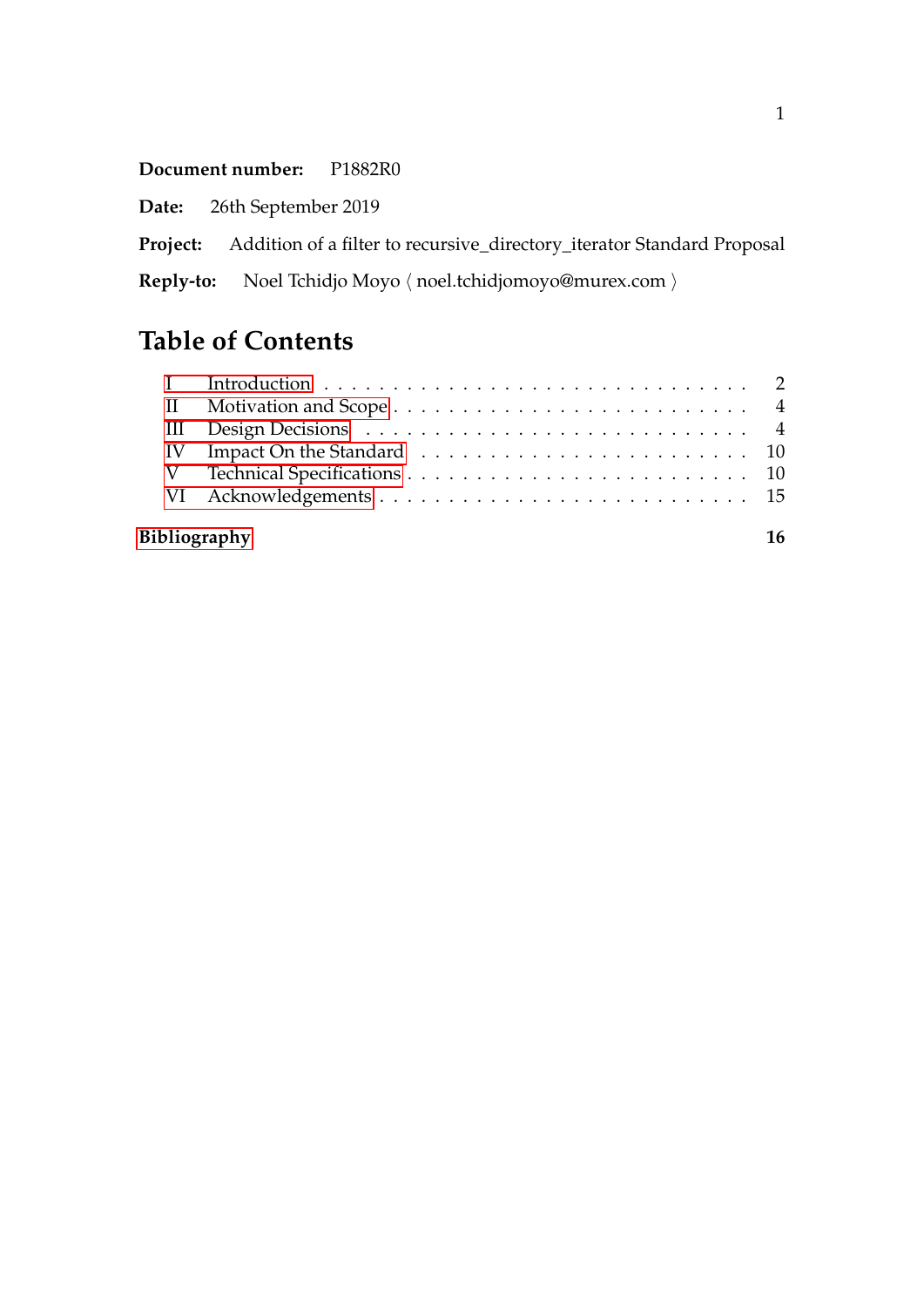# <span id="page-1-0"></span>**I Introduction**

With the constant increase of complex applications, which have several years of life, it becomes necessary for the tools processing the files of these applications to be able to quickly list the types of files that interest them.

The object type recursive\_directory\_iterator introduced in the C++ 17 standard, allows to list the entries of a directory and its subdirectories. Its use is usually coupled with a test to check if the extension of the file corresponds to that which interests us. This use can in some complex projects suffer of performance issues since we will provide to users many unwanted entries. This is the reason why we have investigated two API changes that allow to pass directly a filter as parameter of recursive\_directory\_iterator constructor. That is :

- The addition of a new recursive\_directory\_iterator constructor with a regular expression parameter
- The addition of a new recursive directory iterator constructor with a userprovided lambda parameter.

Analysis of code expressiveness and time performance in both approaches, shows that the user-provided lambda version provides significant benefits to C++ community. Finally these results justify our choice to propose for the standardization the addition of a predicate concept as filter to recursive\_directory\_iterator constructor.

#### **Need & Prior Art**

The recursive\_directory\_iterator object type is an InputIterator that allows to iterate over the entries of a directory, and recursively over all entries of its subdirectories. It is defined under <filesystem> header and has seven constructors.

```
recursive_directory_iterator() noexcept;
recursive_directory_iterator(
const recursive_directory_iterator& rhs );
recursive_directory_iterator(
recursive_directory_iterator& rhs ) noexcept;
explicit recursive_directory_iterator(
```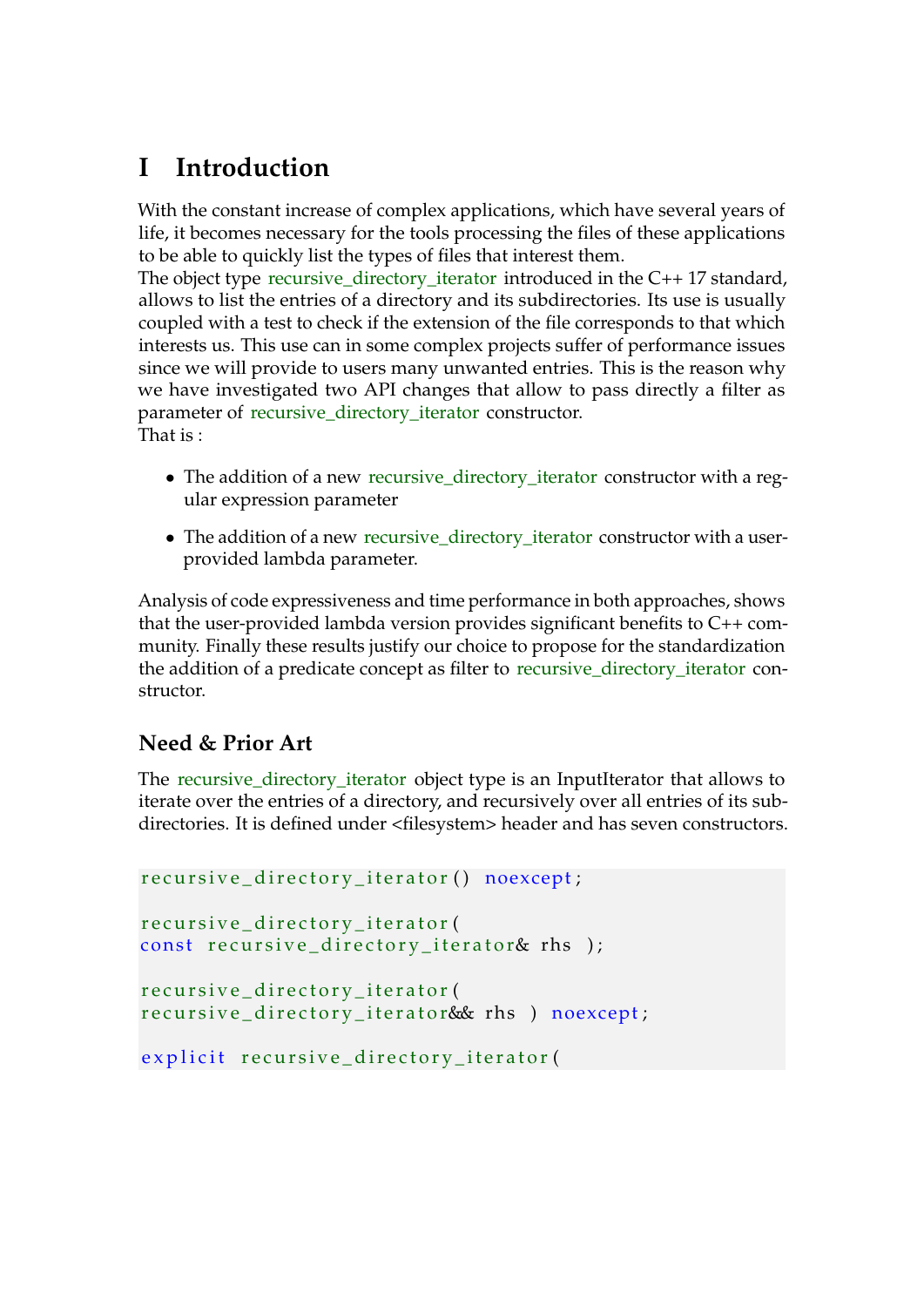```
const std:: filesystem:: path& p );
```

```
r e cursive_directory_iterator(
const std:: filesystem:: path& p,
std :: filesystem :: directory_options options );
```

```
recursive_directory_iterator(
const std:: filesystem:: path& p,
std :: filesystem :: directory_options options,
std :: error_code& ec );
```

```
recursive_directory_iterator(
const std:: filesystem:: path& p,
std :: error_code& ec );
```
Unfortunately, none of these constructors allows to provide a filter, that can be apply systematically on each entry, in order to provide user with entries that directly satisfy the filter. Currently, users rely on a if statement in a for loop in order to apply their filter (as in below code).

```
for (auto& entry:
std :: filesystem :: recursive_directory_iterator(folder))
{
  auto extension = entry . path () . extension ();
  auto ext = extension.c_str();
  if ( strcmp (ext, " . c") == 0
  || strcmp(ext, ".h") == 0
  || strcmp(ext, ".cpp") == 0
  || strcmp(ext, ".hpp") == 0)
  {
   do\_some\_work(entry.path() . filename().c\_str());
  }
}
```
However, filter could be complex, and in huge projects, with very large files set this usage could suffer from performance issues.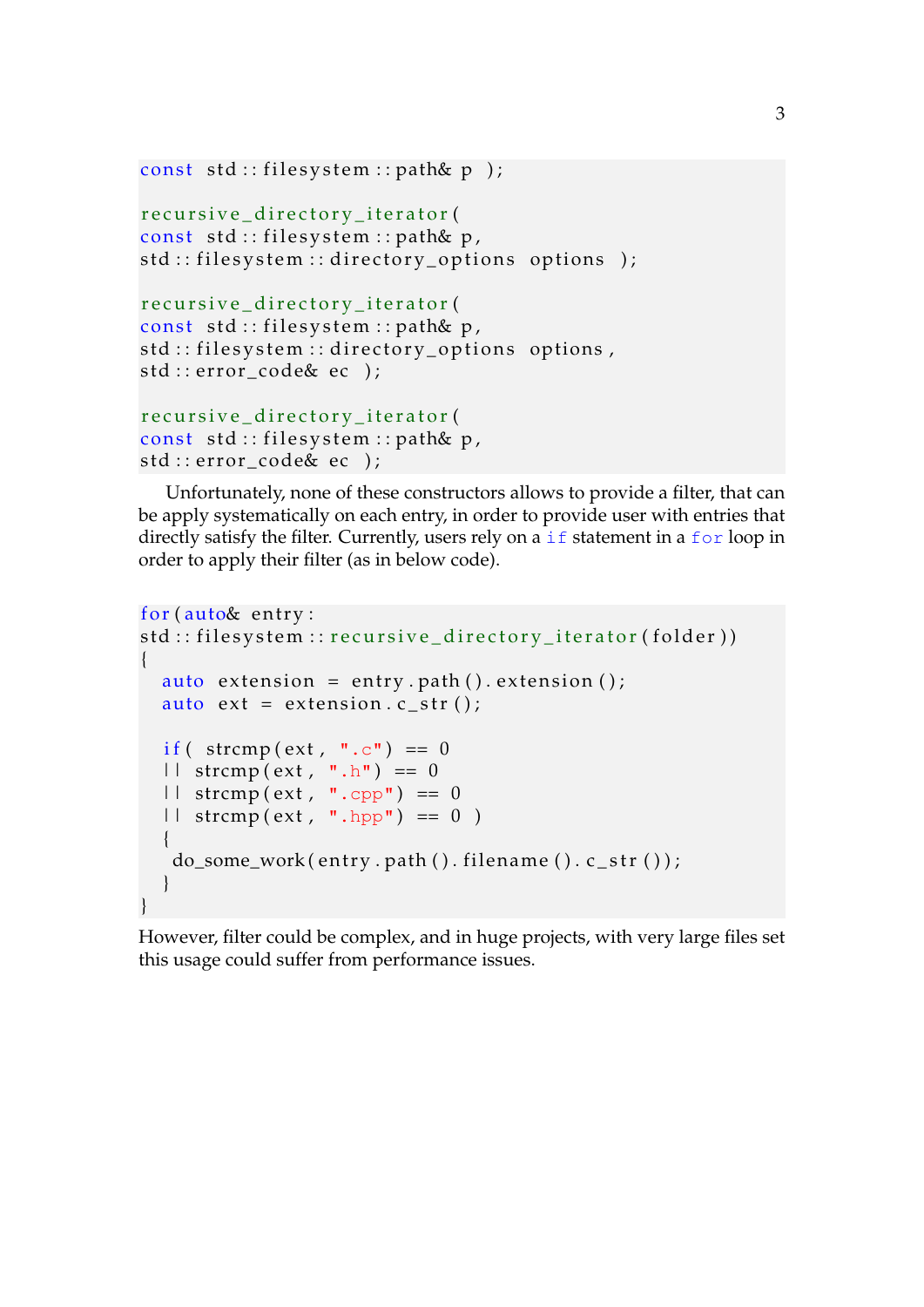## <span id="page-3-0"></span>**II Motivation and Scope**

#### **Why is this important? What kinds of problems does it address?**

The motivation for the addition of a filter to recursive\_directory\_iterator is to provide better code expressiveness and improve time performance when using recursive\_directory\_iterator to list entries on a complex project.

#### **What is the intended user community?**

The intended community is anyone interested in operating on entries of complex project with very large entries set.

# <span id="page-3-1"></span>**III Design Decisions**

In order to evaluate what could be the best approach, we have implemented a new constructor with a regex, and another one with a std :: function in two compilers: GCC7-3 and Clang5. The resulting signature of recursive\_directory\_iterator with a user-provided lambda is

```
explicit recursive_directory_iterator(
const std:: filesystem:: path\& _p,
const std :: function <br/> \leq / \leq \leq \leq \leq \leq \leq \leq \leq \leq \leq \leq \leq \leq \leq \leq \leq \leq \leq \leq \leq \leq \leq \leq \leq \leq \leq \leq \leq \leq \leq \leqconst std::filesystem::entry_restriction& po)
```
The parameter std :: filesystem :: entry\_restriction is also added in order to specify the type of entry on which the filter should be apply. This corresponds also to the type of entry to be returned by the iterator. The definition of this type is

```
enum class entry_restriction
{
 file,
 directory,
 symlink ,
 none
\} ;
```
When transforming the above sample example by using this new signature, we obtain this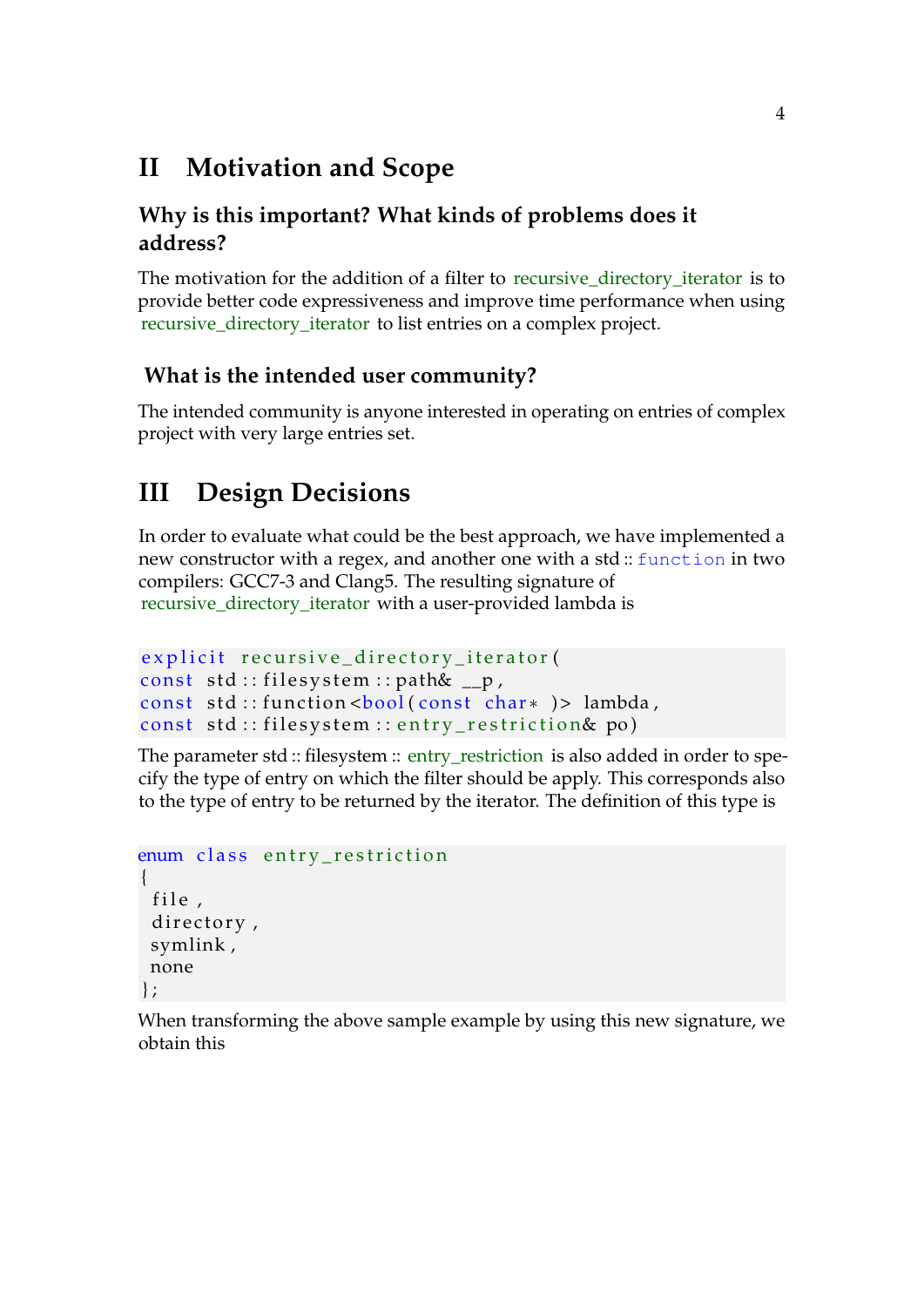```
auto filter = [ (const char* filename)
{
const char * ext = get_filename_ext(filename);
return strcmp(\text{ext}, \tilde{ } \cdot \cdot \cdot) = 0|| strcmp(\text{ext}, \text{ " .} \text{h}) = 0| \cdot | strcmp (ext, ".cpp") == 0
|| strcmp(ext, ".hpp") == 0;
\} :
for (auto& entry :
std :: filesystem :: recursive_directory_iterator(folder,
          filter,
          std::filesystem::entry\_restriction::file))
{
  do\_some\_work(entry.path(). filename(). c\_str();
}
```
We also assess the possibility to add a regular expression as filter with the below signature

```
explicit recursive_directory_iterator(
const std::filesystem::path& \_\text{p},
const std: : regex& reg,
const std:: filesystem:: entry_restriction& po)
```
The above sample example will become

```
for (auto& entry:std :: filesystem :: recursive_directory_iterator(folder,
                        std::regex(".*\\\.\hbox{$\cdot$}\hbox{$\cdot$}\hbox{$\cdot$}\hbox{$\cdot$}\hbox{$\cdot$}\hbox{$\cdot$}\hbox{$\cdot$}\hbox{$\cdot$}\hbox{$\cdot$}\hbox{$\cdot$}\hbox{$\cdot$}\hbox{$\cdot$}\hbox{$\cdot$}\hbox{$\cdot$}\hbox{$\cdot$}\hbox{$\cdot$}\hbox{$\cdot$}\hbox{$\cdot$}\hbox{$\cdot$}\hbox{$\cdot$}\hbox{$\cdot$}\hbox{$\cdot$}\hbox{$\cdot$}\hbox{$\cdot$}\hbox{$\cdot$}\hbox{$\cdot$}\hbox{$\cdot$}\hbox{$\cdot$}\hbox{$\cdot$}\hbox{$\cdot$}\hstd::filesystem::entry restriction :: file))
{
                        do\_some\_work(entry.path(). filename() . c\_str();
}
```
#### **Expressiveness**

Clearly both transformations improve code readability.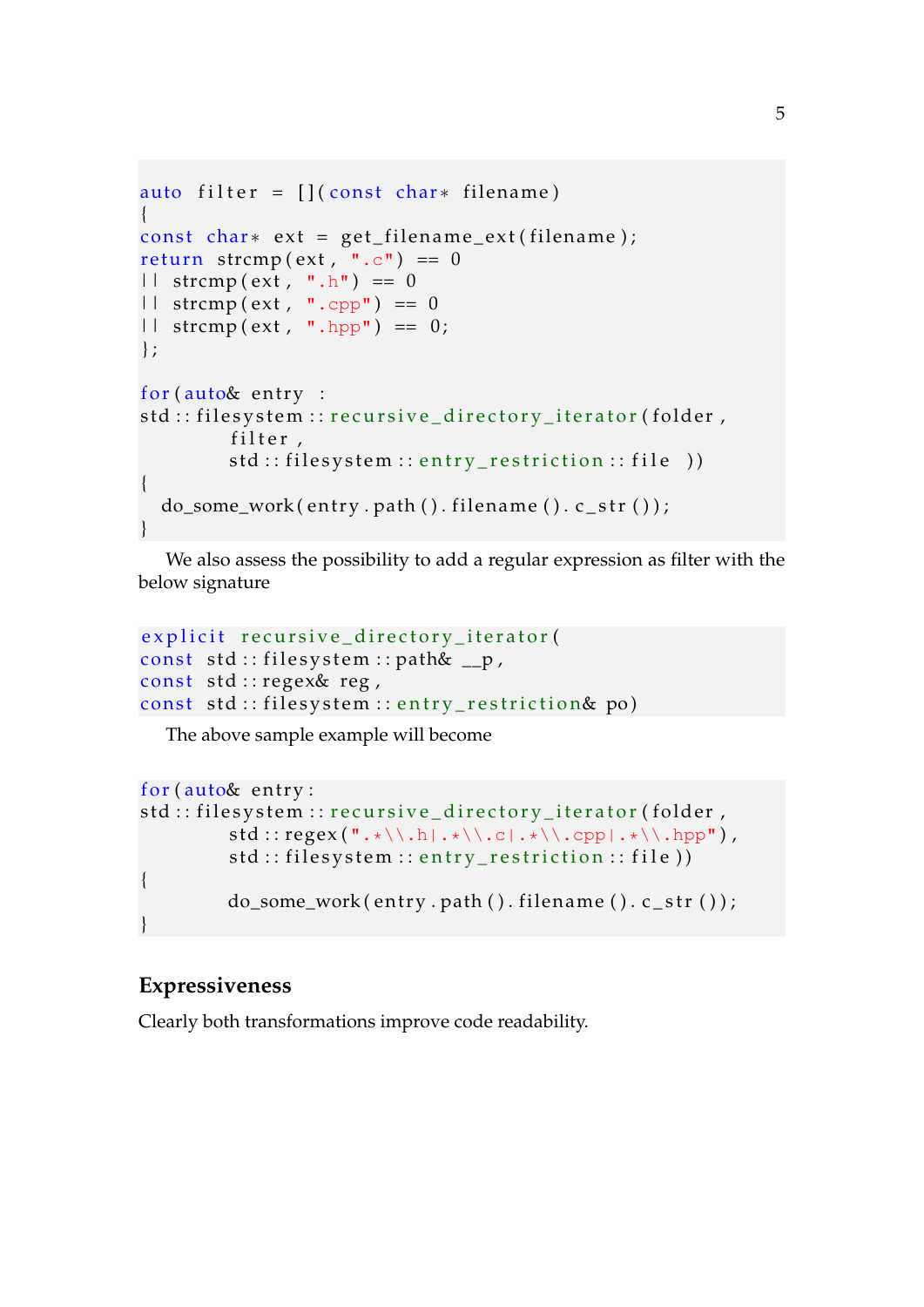#### **Time performance**

For time performance measurements, we have run a directory traverser program over several large open source file sets. We choose to present here time performance on three of them: Linux project file set, Gecko project file set and Hadoop project file set.

We chose to present the results when running on these 3 projects because they allow to have benchmarks in the case where we have a majority of entries that pass the filter (Linux), the case where we have a majority of entries that do not pass the filter (Hadoop), and where there is some balance between those who pass and those who do not pass the filter (Gecko). Also, note that these tests have been performed on Unix (for GCC implementation) and Windows (for CLANG implementation) platforms.

Tests program code and compiler's patches are available on <https://github.com/bonpiedlaroute/cppcon2018>

Here are some results on Unix platform (Smallest bar is the faster)



Figure 1: Unix - Executions over Gecko file set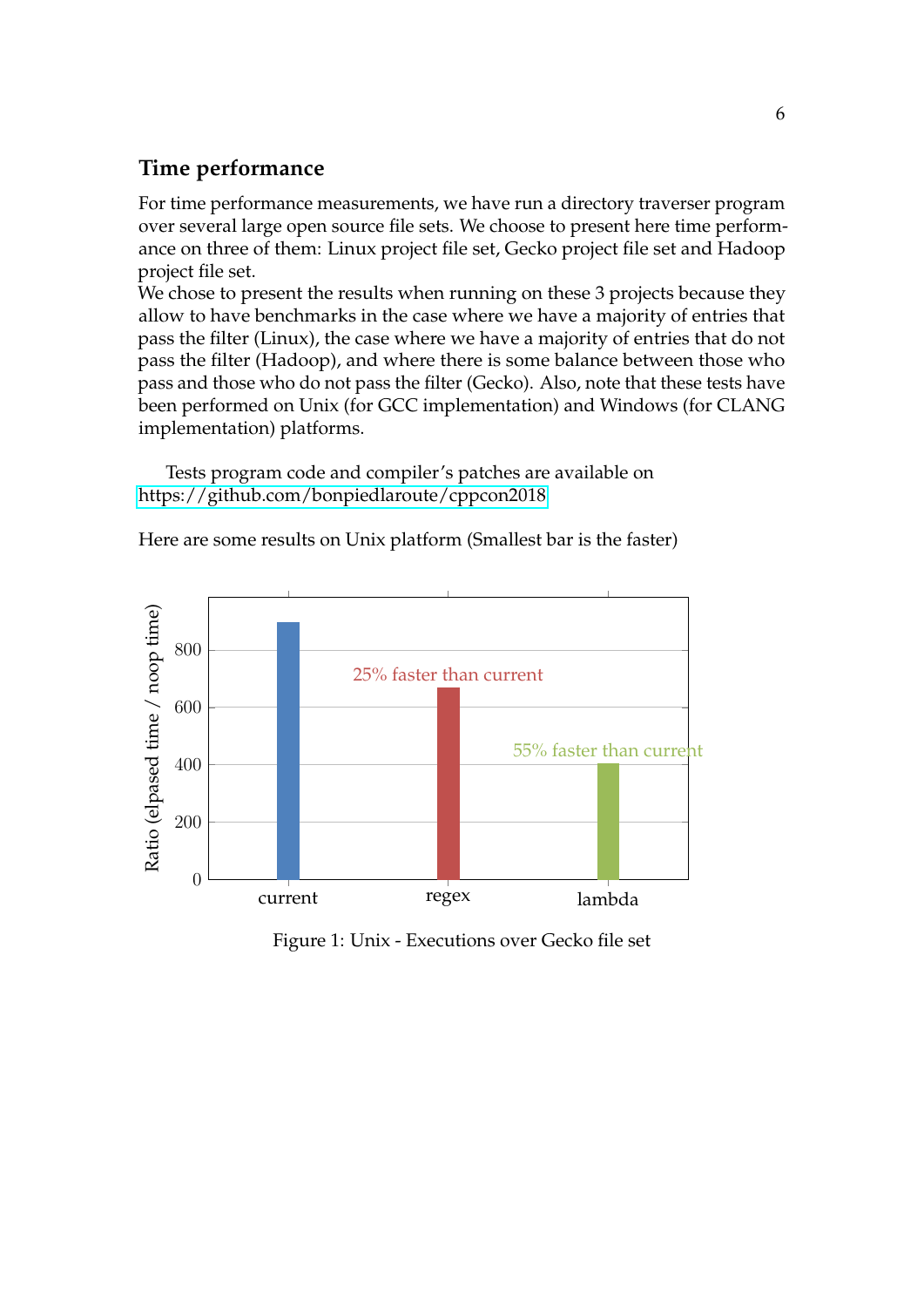

Figure 2: Unix - Executions over Hadoop file set



Figure 3: Unix - Executions over Linux file set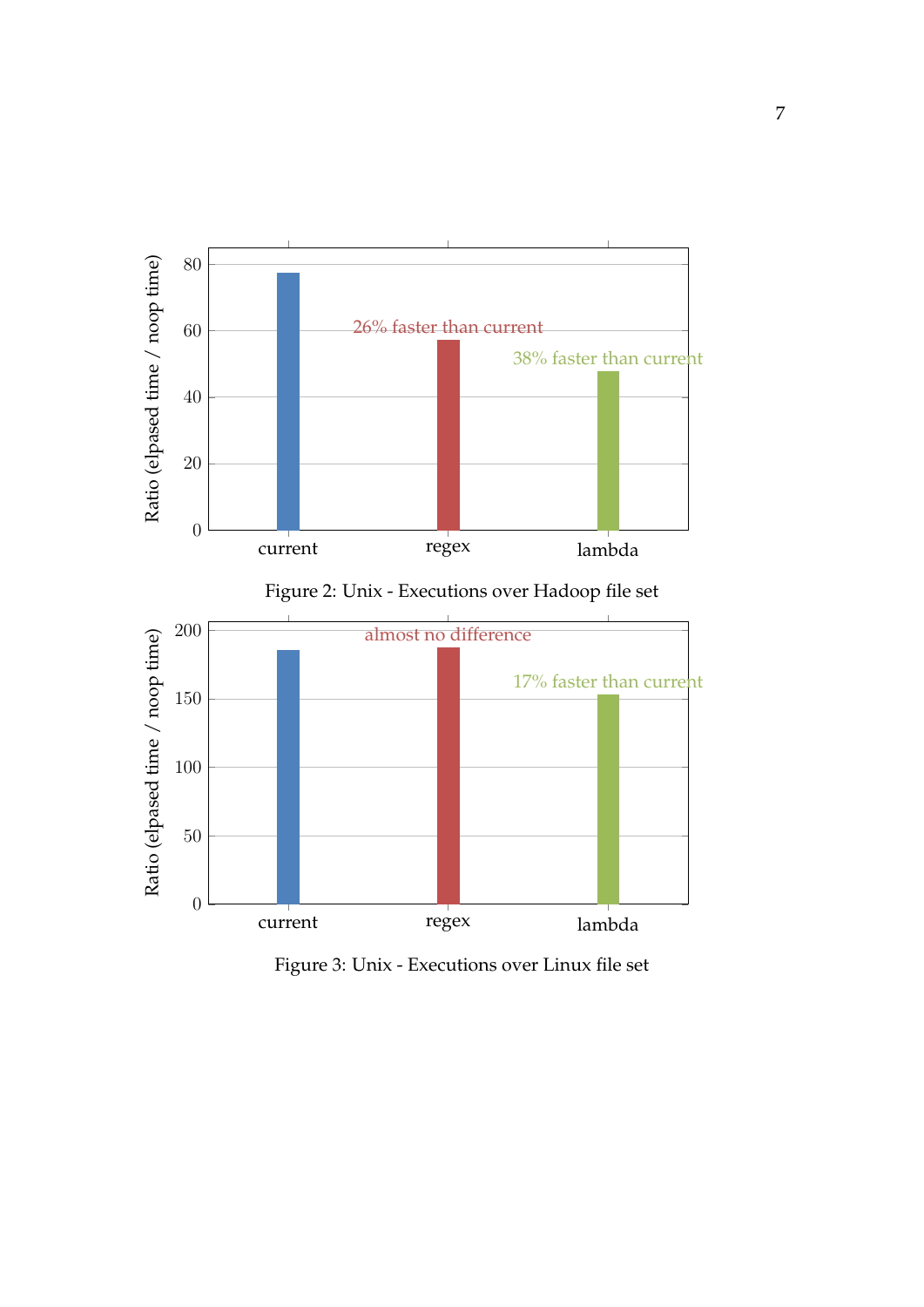

Running the same tests on windows platform provides the below results

Figure 4: Windows - Executions over Gecko file set



Figure 5: Windows - Executions over Hadoop file set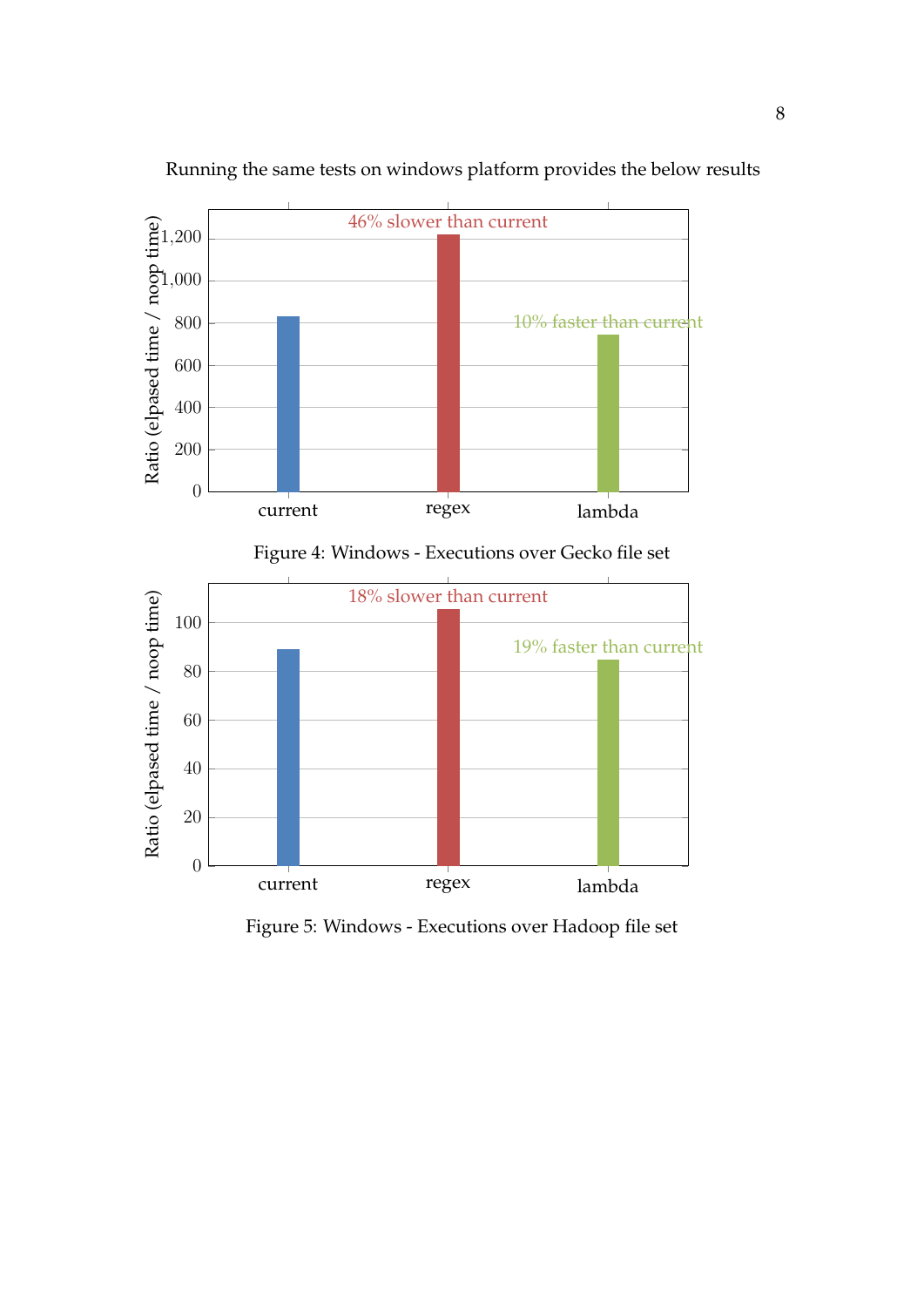

<span id="page-8-0"></span>Figure 6: Windows - Executions over Linux file set

#### **Analysis and Discussions**

Above results show that the lambda version has always better time performance than the regex version. This in fact makes sense since the user-provided lambda is already tuned to the user specific need. When comparing to the current version the lambda version has generally better time performance, except in rare cases as Figure [6](#page-8-0) where the gain is not significant.

We compared the implementations of both versions on Windows in order to understand the reason for the poor performance of the regex version on Windows. After many measurements, the significant difference in execution time appeared during calls of std :: regex\_match compared to calls to the lambda. A call to std :: regex\_match took 1000 times more execution time than a call to the lambda on Windows. Thus, the poor performance of the regex version on Windows compare to Unix is due to std :: regex\_match Windows visual studio implementation. We also note that adding std :: regex as parameter to std :: recursive\_directory\_iterator also add a dependency between <filesystem> and <regex>. The last point that justifies the choice of a lambda (that we have finally generalized to a predicate concept) over a regular expression is that with the lambda version the filter can easily evolve and be more complex. Users can for example check for file last modification time, or for the presence of a specific pattern in the contents of the file etc. This will satisfy more community users need.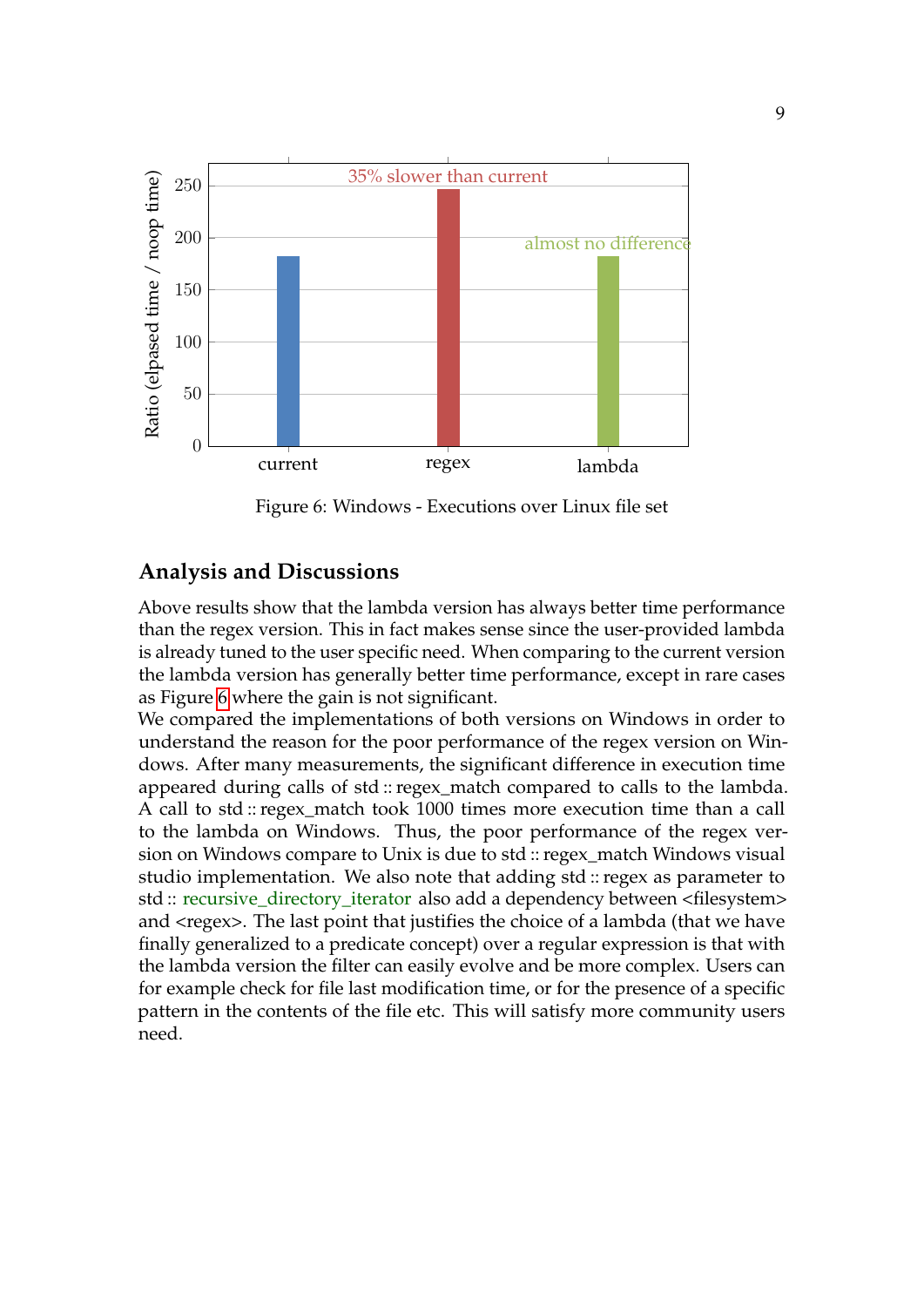#### **Passing a path or passing const char\* to the predicate concept**

When sending the first draft proposal, we have proposed a new constructor with filter as a predicate concept on a std :: filesystem :: path. Some community members argue that we have not performed profiling with a lambda taking std :: filesystem :: path as a parameter (profiling was done with a lambda with const char∗), and that using a std :: filesystem :: path instead of const char∗ will reduce performance gain. We have then realized profiling on

recursive\_director\_iterator constructor with a lambda that takes a

std :: filesystem :: path to check if constructing a path has negligible cost. Results show that, for actual compilers implementation, the cost of constructing a path is not negligible.

That is the reason why we proposed both solutions: the addition of a new recursive\_directory\_iterator constructor with a filter as a predicate concept on std :: filesystem :: path (for more generality), and the addition of

recursive\_directory\_iterator constructor with a filter as predicate concept on const char ∗ (mostly for performance gain)

## <span id="page-9-0"></span>**IV Impact On the Standard**

Although we only investigated on recursive directory iterator, the filter addition will work in the same way for directory\_iterator object type. Thus, this proposal implies new constructors for each existing standard object types recursive\_directory\_iterator and directory\_iterator.

It is also worth mentioning that adding a filter with a predicate concept does not add any dependency to <filesystem> standard module, since concepts are core language feature. Also, note that the usage of a predicate concept implies that the filter cannot have a mutable state.

### <span id="page-9-1"></span>**V Technical Specifications**

template <class F>  $concept$  EntryPredicate = CopyConstructible <F> & & Predicate <F&, const char \*>;

```
class recursive_directory_iterator {
public :
template <EntryPredicate P>
```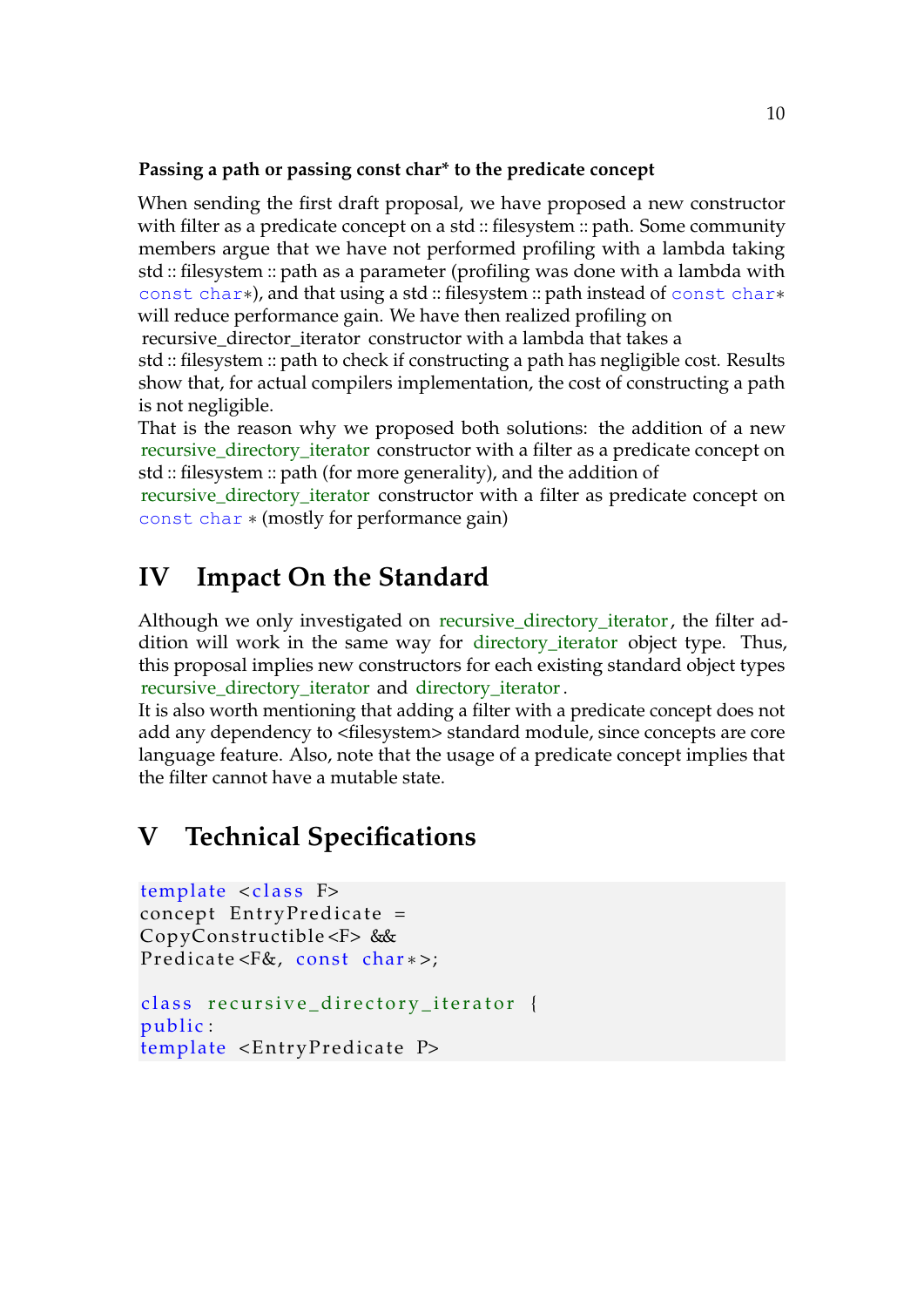```
explicit recursive_directory_iterator(
const std :: filesystem :: path& path,
P predicate);
template <EntryPredicate P>
explicit recursive_directory_iterator(
const std::filesystem::path& path,
P predicate,
std :: error_code& ec);
template <EntryPredicate P>
explicit recursive_directory_iterator(
const std:: filesystem:: path& path,
P predicate,
const std:: filesystem:: directory options\& options);
template <EntryPredicate P>
explicit recursive_directory_iterator(
const std :: filesystem :: path& path,
P predicate,
const std :: filesystem :: directory_options& options,
std :: error_code& ec);
\};
class directory_iterator {
public:template <EntryPredicate P>
explicit directory_iterator(
const std::filesystem::path& path,
P predicate);
template <EntryPredicate P>
explicit directory_iterator(
const std::filesystem::path& path,
P predicate,
std::error\_code ec);
template <EntryPredicate P>
```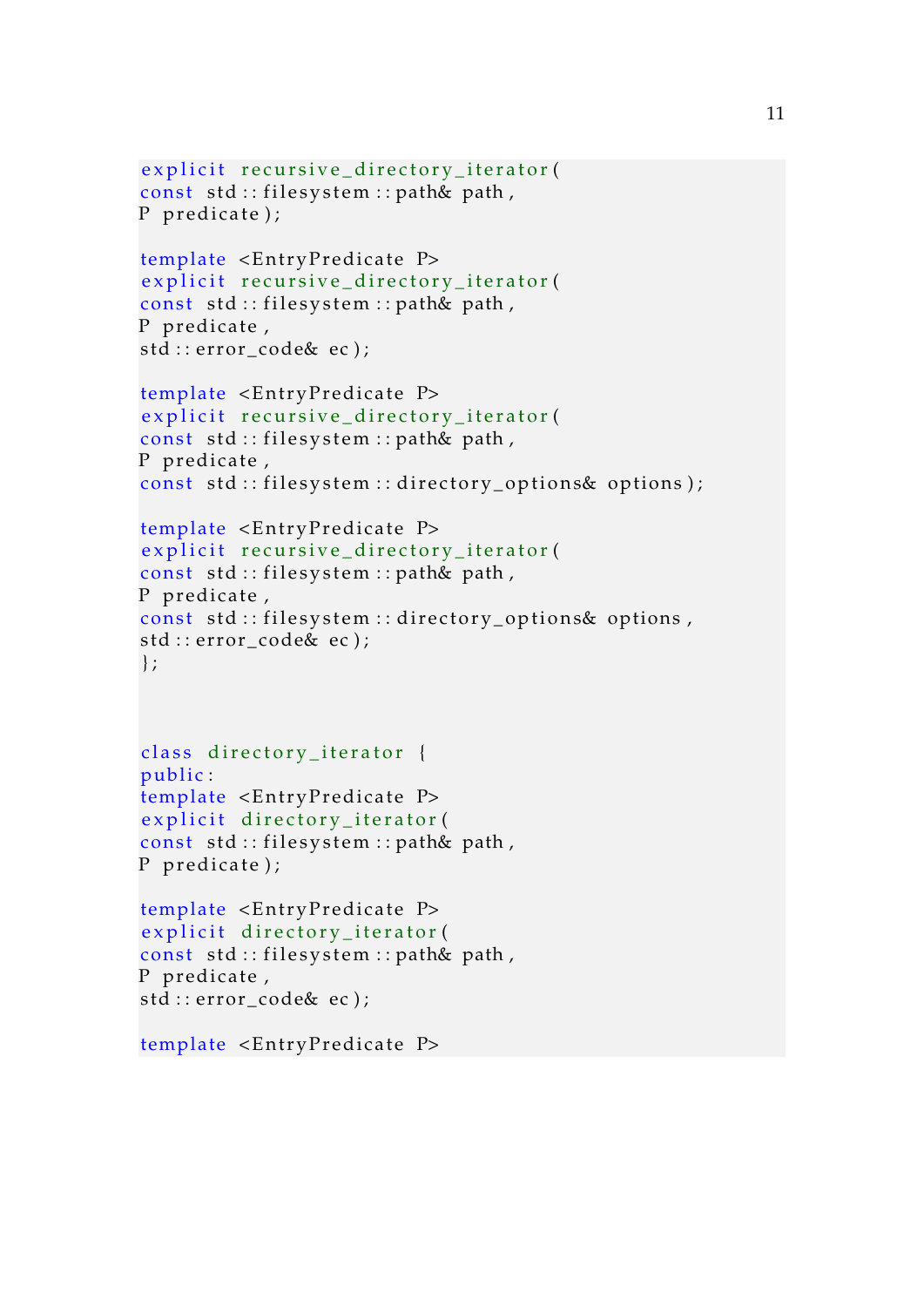```
explicit directory_iterator(
const std :: filesystem :: path& path,
P predicate,
const std :: filesystem :: directory_options& options);
template < EntryPredicte Pexplicit directory_iterator(
const std :: filesystem :: path& path,
P predicate,
const std::filesystem::directory_options& optionsstd :: error code& ec);
\} ;
```
template <class F>  $concept$  EntryPathPredicate = CopyConstructible <F> & & Predicate <F&, const std:: filesystem:: path&>;

```
class recursive_directory_iterator {
public :
template <EntryPathPredicate P>
explicit recursive_directory_iterator(
const std :: filesystem :: path& path,
P predicate);
```

```
template <EntryPathPredicate P>
explicit recursive_directory_iterator(
const std:: filesystem:: path& path,
P predicate,
std :: error_code& ec);
```

```
template <EntryPathPredicate P>
explicit recursive_directory_iterator(
const std::filesystem::path& path,
P predicate,
const std:: filesystem:: directory_options& options);
```

```
template <EntryPathPredicate P>
explicit recursive_directory_iterator(
const std :: filesystem :: path& path,
```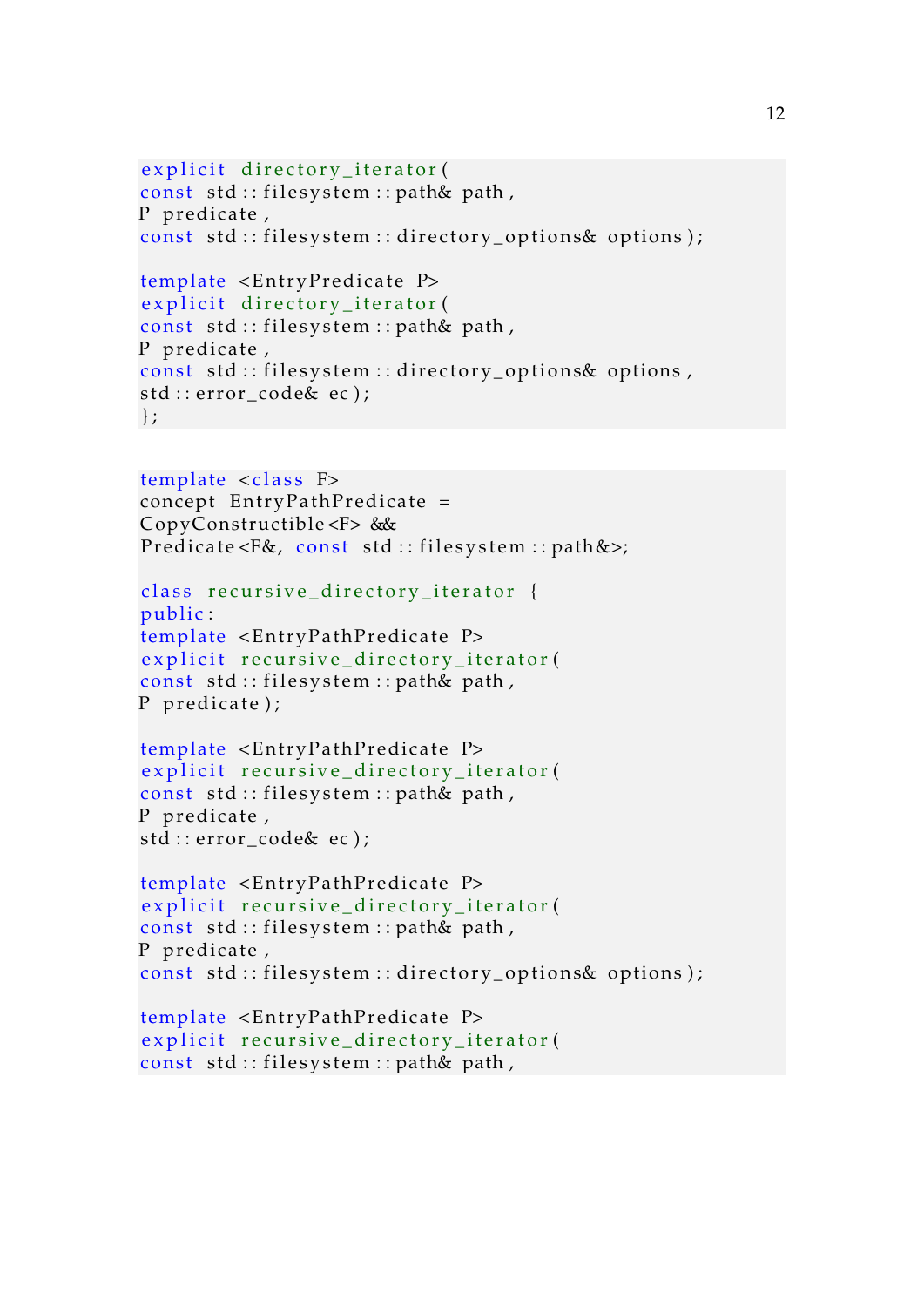```
P predicate,
const std :: filesystem :: directory_options& options,
std :: error_code& ec);
\};
class directory_iterator {
public:
template <EntryPathPredicate P>
explicit directory_iterator(
const std :: filesystem :: path& path,
P predicate);
template <EntryPathPredicate P>
explicit directory_iterator(
const std :: filesystem :: path& path,
P predicate,
std :: error_code& ec);
template <EntryPathPredicate P>
explicit directory_iterator(
const std :: filesystem :: path& path,
P predicate,
const std :: filesystem :: directory_options& options);
template <EntryPathPredicate P>
explicit directory_iterator(
const std :: filesystem :: path& path,
P predicate,
const std::filesystem::directory_options& optionsstd :: error_code& ec);
} ;
```

```
enum class directory_options {
none = 0 /* unspecified */,
follow_directory_symlink,
skip_permission_denied ,
/ ∗ A d di ti o n ∗ /
filter\_only\_file,
```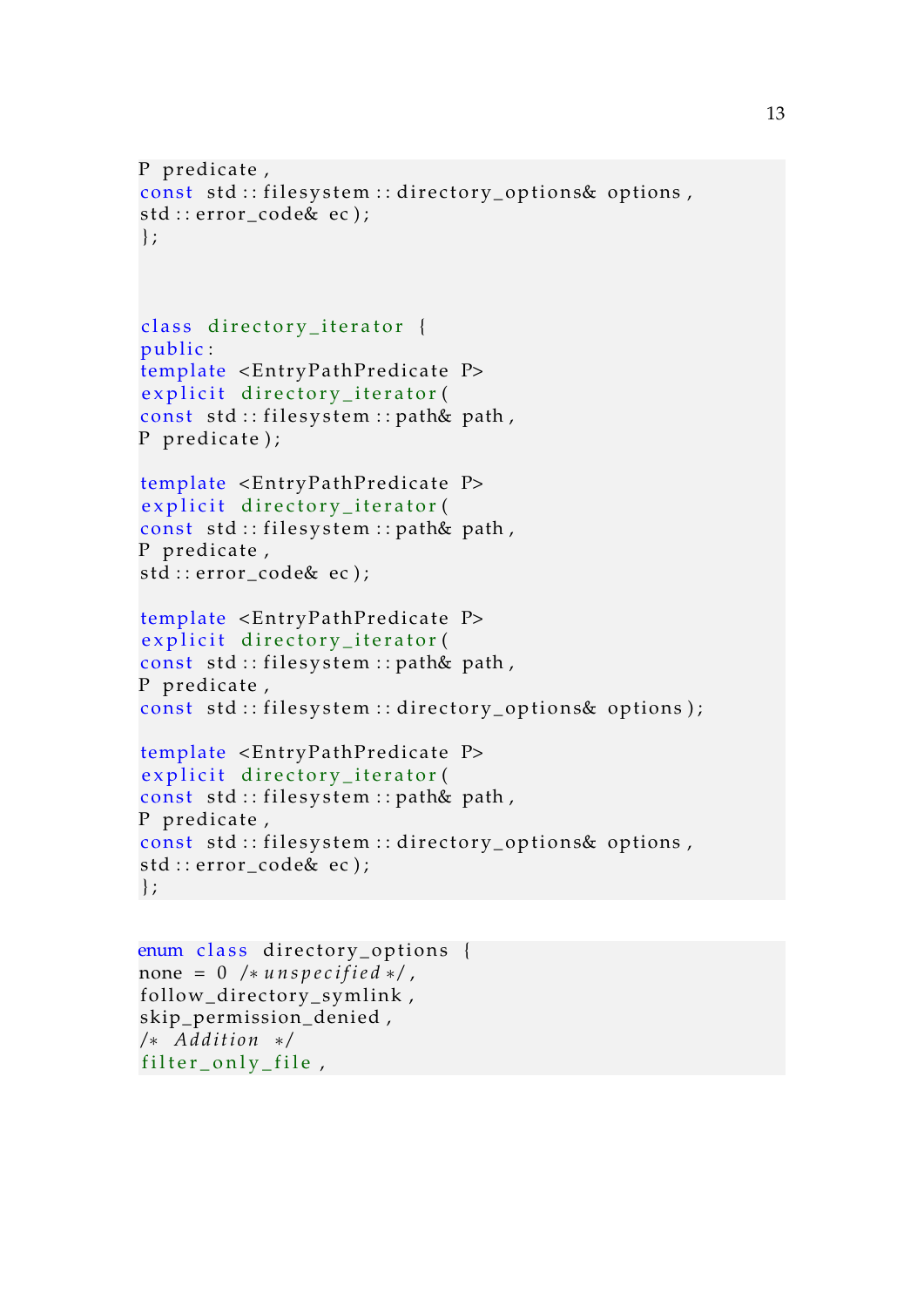```
filter_only_directory,
filter_only_symlink
} ;
```

| Name                  | Value | Meaning                                   |
|-----------------------|-------|-------------------------------------------|
| filter_only_file      |       | apply filter on files and provide         |
|                       |       | only entries that are files               |
| filter_only_directory | 4     | apply filter on directories and           |
|                       |       | provide only entries that are directories |
| filter_only_symlinks  | 5     | apply filter on symlinks and              |
|                       |       | provide only entries that are symlinks    |

Table 1: Meaning of new values for enum class directory\_options

#### **Usage example**

```
auto filter = [] (const char* entry){
auto ext = get_{filename\_ext(entry)};
return strcmp(ext, ".c") == 0
| \cdot | strcmp(ext, ".h") == 0
|| strcmp (ext, ".cpp") == 0
| \cdot | strcmp (ext, ".hpp") == 0;
\} ;
for (auto& entry :
std :: filesystem :: recursive_directory_iterator(folder,
filter,
std::filesystem::directory\_options::filter\_only_file ))
{
auto filename = entry.path().filename();
do_some_work(filename.c_str());
}
```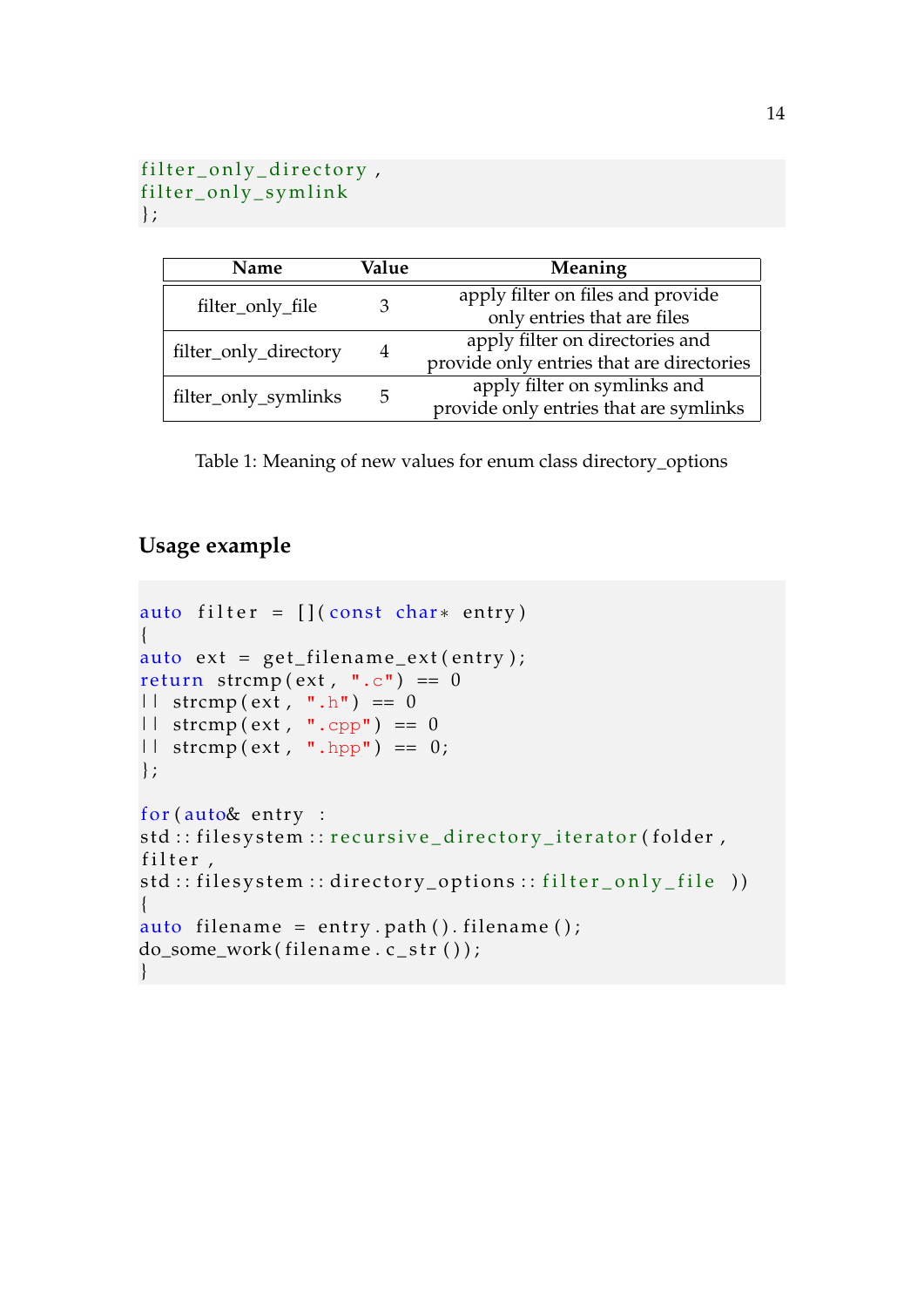# <span id="page-14-0"></span>**VI Acknowledgements**

I would like to thank my colleagues: Jeremy Demeule, Jonathan Boccara, Frederic Tingaud, Georges Schumacher, and all C++ community members for their insightful comments and encouragements in the writing of this proposal.